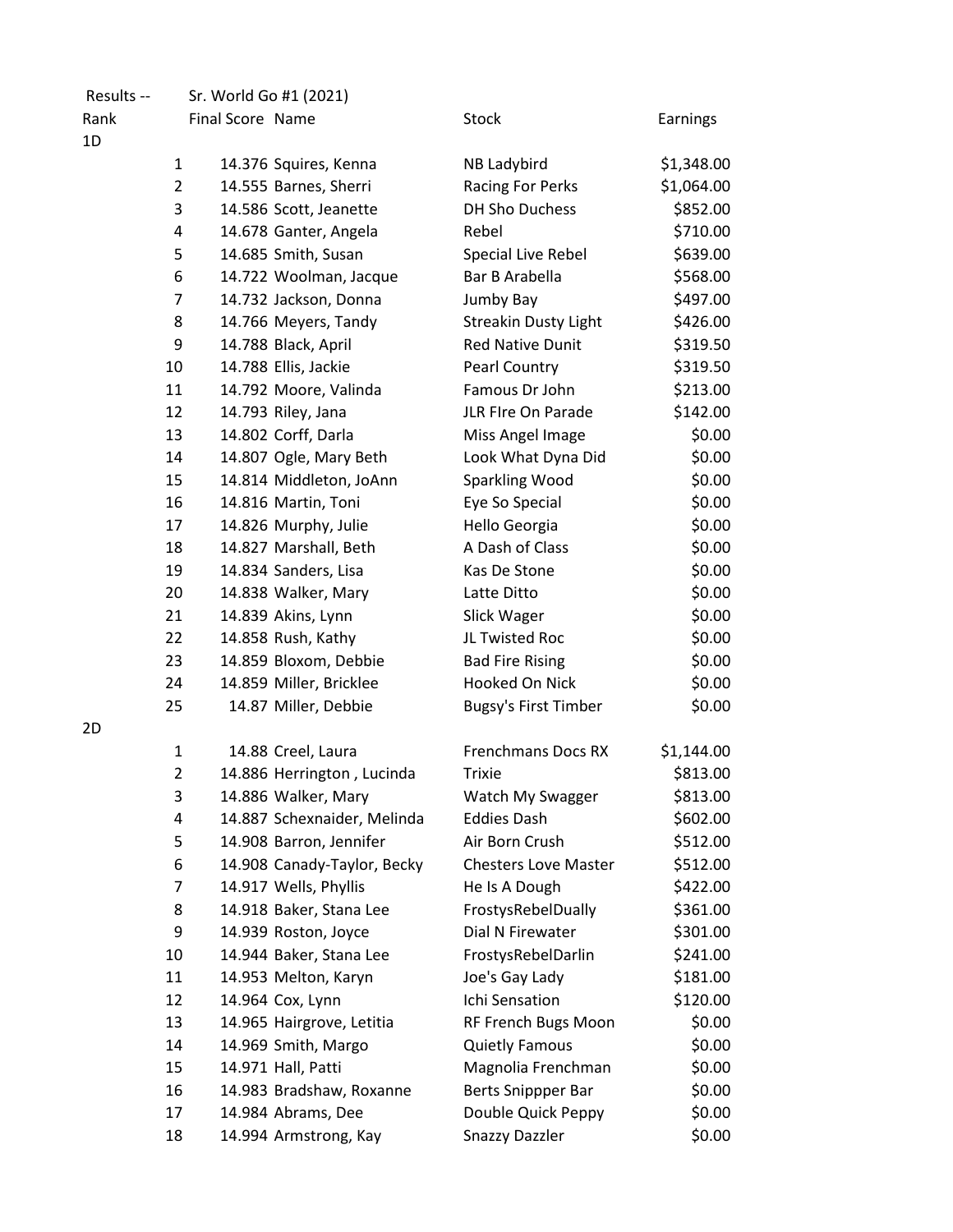| 19 | 14.994 Carter, Mary        | <b>Bully's Tiger Eye</b>  | \$0.00 |
|----|----------------------------|---------------------------|--------|
| 20 | 15.003 Ganter, Angela      | Flit Money                | \$0.00 |
| 21 | 15.003 McCormick, Debbie   | ThunderingDarkKnight      | \$0.00 |
| 22 | 15.01 Swan, Amy            | <b>Boons Prescription</b> | \$0.00 |
| 23 | 15.015 Bryant, Carla       | Hoping For Snow           | \$0.00 |
| 24 | 15.016 Barron, Jennifer    | O Toole Prize             | \$0.00 |
| 25 | 15.047 Hays, Liz           | <b>Destination Fame</b>   | \$0.00 |
| 26 | 15.051 Weger, Christi      | <b>Streaking Perks</b>    | \$0.00 |
| 27 | 15.053 Summers, Tara       | AFrenchTwistedTrain       | \$0.00 |
| 28 | 15.062 Allred, Dina        | <b>Chasin Tornados</b>    | \$0.00 |
| 29 | 15.063 Abel, Fawna Lee     | Abel Ta Fire              | \$0.00 |
| 30 | 15.064 Pennington, Mary    | This Judge Rocks          | \$0.00 |
| 31 | 15.066 Murphy, Julie       | Magic Mike                | \$0.00 |
| 32 | 15.071 Ganter, Angela      | <b>Bogies French Bug</b>  | \$0.00 |
| 33 | 15.074 Hardy, Sheila       | <b>Fabulous Fiona</b>     | \$0.00 |
| 34 | 15.077 Hamit, Kent         | Deposit The Money         | \$0.00 |
| 35 | 15.083 Ferguaon, Kim       | 3 Smashed Bugs            | \$0.00 |
| 36 | 15.096 Hentz, Tamii        | <b>Valentine Xpress</b>   | \$0.00 |
| 37 | 15.099 Sorrells, Mary      | Bubba Guy                 | \$0.00 |
| 38 | 15.105 Vogel, Terry        | Dinky Jets Famous JR      | \$0.00 |
| 39 | 15.112 Blanchett, Michelle | DesignTaBeFamous          | \$0.00 |
| 40 | 15.114 Eldridge, Jackie    | <b>Streaking Bray</b>     | \$0.00 |
| 41 | 15.115 Wright, Jody        | Holy Dashing Budha        | \$0.00 |
| 42 | 15.117 Smith, Margo        | Hope To Fame              | \$0.00 |
| 43 | 15.123 Fein, LaVerne       | This Bully Raps           | \$0.00 |
| 44 | 15.136 Osteen, Toby        | Rip Tide Rocket           | \$0.00 |
| 45 | 15.139 Hartt, Jackie       | Stormin To Honor          | \$0.00 |
| 46 | 15.141 Nibarger, Julee     | Dat Rockin Hota           | \$0.00 |
| 47 | 15.143 Snow, Shawnna       | Dr Jet Rare Ghost         | \$0.00 |
| 48 | 15.144 Aldrich, Fawn       | <b>Stripping Royalty</b>  | \$0.00 |
| 49 | 15.144 Nottingham, Cindy   | <b>CB First Episode</b>   | \$0.00 |
| 50 | 15.146 McClendon, Teresa   | <b>Striking Poses</b>     | \$0.00 |
| 51 | 15.151 Hill, Cynthia       | Honor The Boonsmal        | \$0.00 |
| 52 | 15.151 Oates, Pat          | Holy Fire N Money         | \$0.00 |
| 53 | 15.152 Oxner, Jan          | Casey Scooter             | \$0.00 |
| 54 | 15.155 Graves, Lance       | <b>Stetson Ray</b>        | \$0.00 |
| 55 | 15.156 Williams, Marlena   | Jackie Bee Starbert       | \$0.00 |
| 56 | 15.161 Hallmark, Mindy     | Freedom Has Itsperks      | \$0.00 |
| 57 | 15.174 Lance, Michelle     | Keep On Streakin          | \$0.00 |
| 58 | 15.186 Cory, Diana         | Nicks Flying Bug          | \$0.00 |
| 59 | 15.186 Wright, Cindy       | <b>Bodacious Booty</b>    | \$0.00 |
| 60 | 15.2 Clark, Bill           | Rare Jet Judge            | \$0.00 |
| 61 | 15.203 Vogel, Terry        | BBBoogyingFrenchman       | \$0.00 |
| 62 | 15.203 Roberts, Vicky      | <b>Smokey Skies</b>       | \$0.00 |
| 63 | 15.211 Oswald, Shonni      | Taylor's Jazz             | \$0.00 |
| 64 | 15.212 Scarmardo, Jo       | JJ Bar Jet                | \$0.00 |
| 65 | 15.216 Brooks, Lee Ann     | Azures Full Star          | \$0.00 |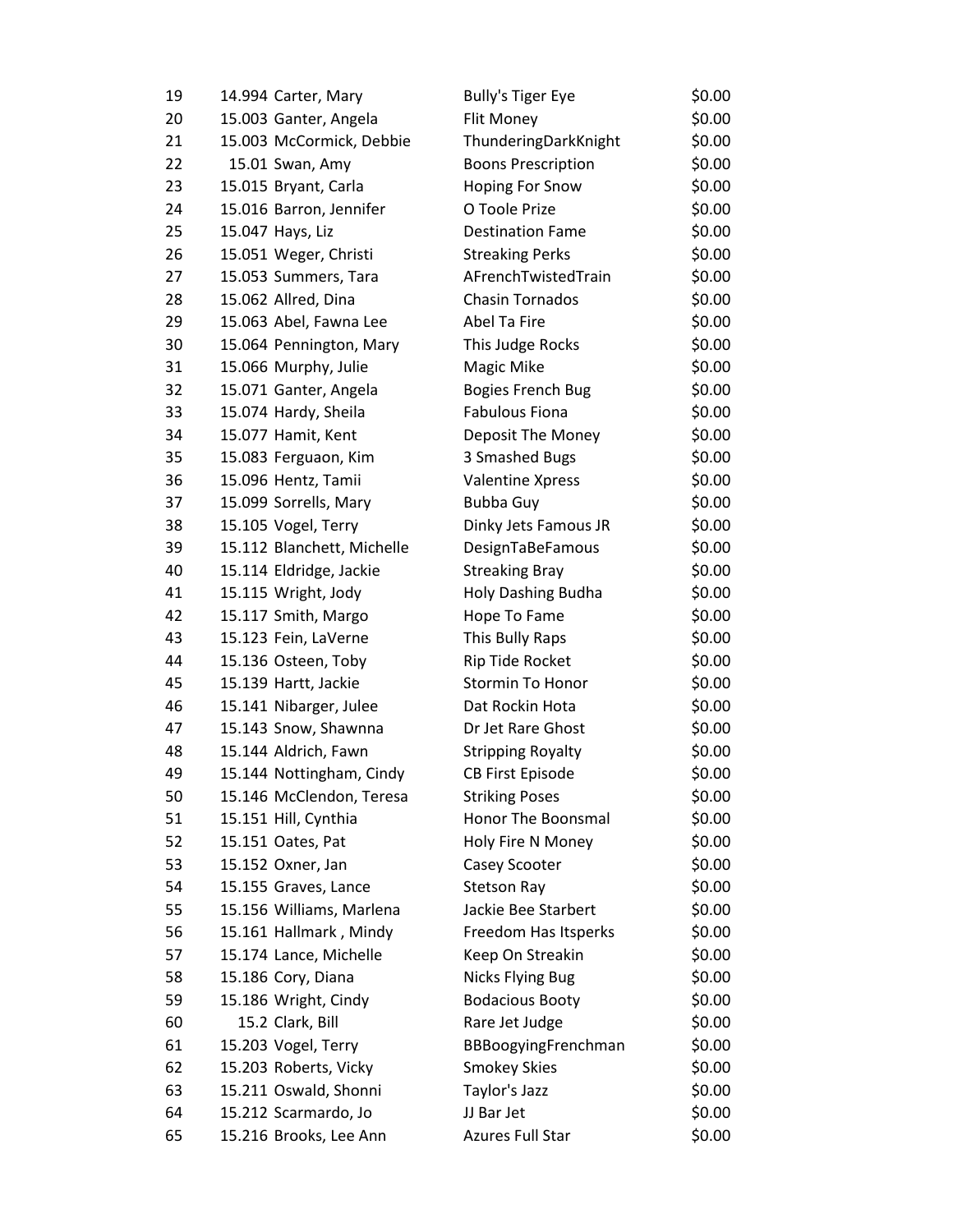| 66  | 15.222 Murphy, Julie                                | LA One Slick Design         | \$0.00   |
|-----|-----------------------------------------------------|-----------------------------|----------|
| 67  | 15.227 Hamit, Kent                                  | Mr Cool Garfield            | \$0.00   |
| 68  | 15.228 Woolman, Jacque                              | Fame Us Flame               | \$0.00   |
| 69  | 15.229 Carlin, Laura                                | Bay Go Bye Bye              | \$0.00   |
| 70  | 15.23 Bryant, Carla                                 | Pay Frosty Fortunes         | \$0.00   |
| 71  | 15.234 Fitzgerald, Starla                           | Famous Gem                  | \$0.00   |
| 72  | 15.239 Taylor, Janey                                | Roll Me A Bully             | \$0.00   |
| 73  | 15.239 Wherrell, Sissie                             | <b>Chasin Seattle Slew</b>  | \$0.00   |
| 74  | 15.247 Tracy, Carol                                 | <b>Supersonic Country</b>   | \$0.00   |
| 75  | 15.256 Rue, Doreen                                  | imablondeperk               | \$0.00   |
| 76  | 15.265 Graves, Lance                                | <b>Aspecial Firewater</b>   | \$0.00   |
| 77  | 15.268 Williams, Bob                                | LLStarspangledbanner        | \$0.00   |
| 78  | 15.27 Barnes, Sherri                                | Famous Little Jet           | \$0.00   |
| 79  | 15.28 Micci, Lesa                                   | Too Intense Again           | \$0.00   |
| 80  | 15.282 Alsup, Gail                                  | Juan Fast Jet               | \$0.00   |
| 81  | 15.283 Miller, Tammie                               | Barrons watch               | \$0.00   |
| 82  | 15.286 Horton, Donna                                | Willy Bea Bully             | \$0.00   |
| 83  | 15.289 Graves, Lance                                | Dashinlikastreaker          | \$0.00   |
| 84  | 15.29 Miller, Charmaine                             | Bootyfuel                   | \$0.00   |
| 85  | 15.29 Hoover, Trish                                 | Leopie Badger 86            | \$0.00   |
| 86  | 15.295 Brewer, Dawn                                 | TakeAShotOnMe               | \$0.00   |
| 87  | 15.3 Lewis, Heather                                 | Lil Blu Diamond             | \$0.00   |
| 88  | 15.304 Kendall, Louise                              | PT Famous Nick              | \$0.00   |
| 89  | 15.31 Ellis, Jackie                                 | These Jeans Rock            | \$0.00   |
| 90  | 15.31 Ellis, Jackie                                 | Shineontherocks FF          | \$0.00   |
| 91  | 15.313 Kile, Donna                                  | Pistol                      | \$0.00   |
| 92  | 15.314 Gordon, Debbie                               | THGrettaGinStreakin         | \$0.00   |
| 93  | 15.315 Lamance, Barbara                             | <b>HMH Featuredstreaker</b> | \$0.00   |
| 94  | 15.321 Vanlandingham, Michelle Fritzy Slidin Salono |                             | \$0.00   |
| 95  | 15.328 Phillipo, Tammy                              | Striker                     | \$0.00   |
| 96  | 15.335 Robb, Jacki                                  | Playboys Boutique           | \$0.00   |
| 97  | 15.346 Franks, Chris                                | Chick N A Class             | \$0.00   |
| 98  | 15.347 Mayes, Kaye                                  | <b>Bugity Bugity Too</b>    | \$0.00   |
| 99  | 15.353 Beals, Joyce                                 | Special Clown Royal         | \$0.00   |
| 100 | 15.358 Bay, Joyce                                   | Lucky                       | \$0.00   |
| 101 | 15.363 Graves, Lance                                | Roses N Fame                | \$0.00   |
| 102 | 15.368 Tichenor, Tammy                              | <b>Heavens Advantage</b>    | \$0.00   |
| 103 | 15.369 Davis, Sharon                                | Crr red hot design          | \$0.00   |
| 1   | 15.379 Henry, Becky                                 | Catch This Fury             | \$940.00 |
| 2   | 15.381 Dorsey, Georgia                              | Hello Moon                  | \$742.00 |
| 3   | 15.383 Seffens, Susan                               | Juppin Jack Flash           | \$594.00 |
| 4   | 15.384 Belew, Babs                                  | Ms Sonny Streat             | \$495.00 |
| 5   | 15.39 Park, Teri                                    | <b>Blue San Simone</b>      | \$445.00 |
| 6   | 15.399 Ramage, Jennine                              | Dasey May                   | \$396.00 |
| 7   | 15.402 Waggoner, Annette                            | Antonio Bandana             | \$346.00 |
| 8   | 15.403 Barron, Jennifer                             | <b>WRS Kool Feature</b>     | \$297.00 |
|     |                                                     |                             |          |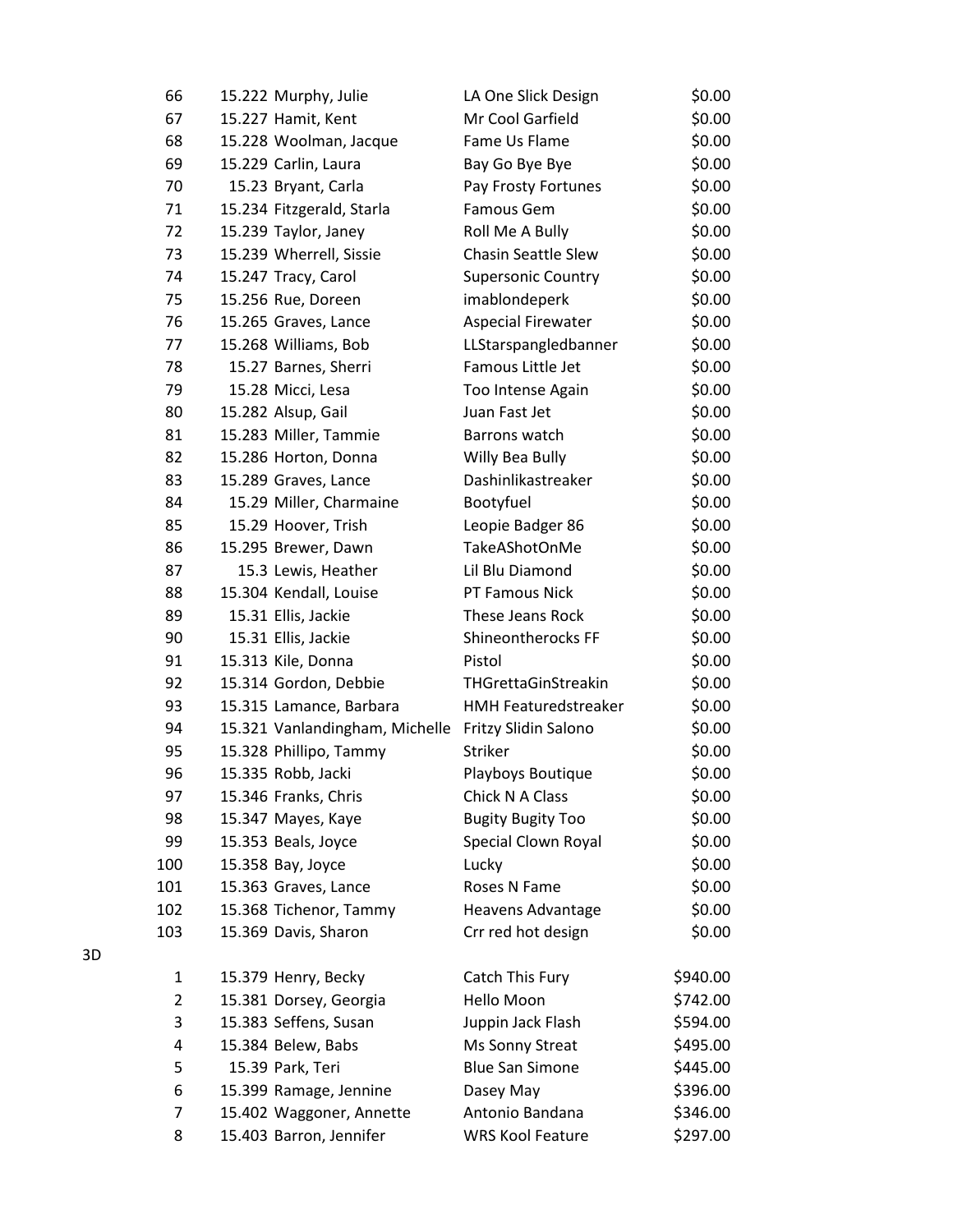| 9  | 15.408 Jones, Greg            | <b>Bob Dash</b>             | \$247.00 |
|----|-------------------------------|-----------------------------|----------|
| 10 | 15.413 Harrison, Rita         | Knee Deep N Thetules        | \$198.00 |
| 11 | 15.416 Murphy, Julie          | Sippin On Firewater         | \$148.00 |
| 12 | 15.419 Leach, Linda           | <b>Driving Miss Daisy</b>   | \$49.50  |
| 13 | 15.419 Mayes, Nancy           | Mia CD Light                | \$49.50  |
| 14 | 15.432 Stine, Tracy           | Hemps Firewaater            | \$0.00   |
| 15 | 15.432 Tobiasson, Connie      | <b>Flits Maverick</b>       | \$0.00   |
| 16 | 15.436 Obenoskey, Robin       | RisKeyOnTheTop              | \$0.00   |
| 17 | 15.441 Kloecker, Paula        | <b>FABULOUS ROCKETARIAT</b> | \$0.00   |
| 18 | 15.441 Wisby, Angela          | Vals Frenchman JetJr        | \$0.00   |
| 19 | 15.447 Cox, Chris             | <b>MT Momlight</b>          | \$0.00   |
| 20 | 15.453 Tully-Looper, Margaret | Hands Oklahoma Boone        | \$0.00   |
| 21 | 15.457 Begnaud, Michelle      | LR U Gotta Be Kidden        | \$0.00   |
| 22 | 15.457 Johnson, Tonia         | PFF FirewaterDrifter        | \$0.00   |
| 23 | 15.458 Clark, Bill            | <b>Magical Premises</b>     | \$0.00   |
| 24 | 15.459 Sherman, Scott         | PT Cowboy Cadillac          | \$0.00   |
| 25 | 15.469 Tessmann, Vickie       | Chesters Full Of It         | \$0.00   |
| 26 | 15.476 Cocks, Karen           | Paloma Pine                 | \$0.00   |
| 27 | 15.476 Moore, Polly           | Dizzy Moon Expres           | \$0.00   |
| 28 | 15.477 West, Sharon           | Stinger                     | \$0.00   |
| 29 | 15.48 Romberg, Royce          | <b>Chasen Fireflies</b>     | \$0.00   |
| 30 | 15.485 Vogel, Lee             | SuperfrostedBug             | \$0.00   |
| 31 | 15.486 Wherrell, Sissie       | Everyone Loves Abbie        | \$0.00   |
| 32 | 15.493 Toll, Cindy            | ShezaCasanovaSpecial        | \$0.00   |
| 33 | 15.495 Klatzkin, Varsi        | Spot                        | \$0.00   |
| 34 | 15.497 Walker, Charlie        | <b>KM Cash N Perks</b>      | \$0.00   |
| 35 | 15.505 Maher, Sonia           | Woodrow                     | \$0.00   |
| 36 | 15.505 Oxner, Jan             | LLE Hot Stuff               | \$0.00   |
| 37 | 15.507 Zant, Shelia           | <b>Blazen Hot Fire</b>      | \$0.00   |
| 38 | 15.511 Smith, Beverley        | Mutley                      | \$0.00   |
| 39 | 15.524 Bonnema, Kasey         | <b>Matts King Bug</b>       | \$0.00   |
| 40 | 15.529 Davis, Kathleen        | <b>Fuels Perkin Butch</b>   | \$0.00   |
| 41 | 15.529 Williams, Marlena      | A Smooth Starbert           | \$0.00   |
| 42 | 15.531 McClard, Wanda         | Sheez Speedy                | \$0.00   |
| 43 | 15.535 Stevens, Jana          | <b>Batmans Dash Ta Fame</b> | \$0.00   |
| 44 | 15.543 Marshall, Patti        | Lucky's Nifty Tivio         | \$0.00   |
| 45 | 15.553 Leopard, Gloria        | Miss Kitty Starlight        | \$0.00   |
| 46 | 15.564 Randolph, Connie       | Hot Rod Kitty Catt          | \$0.00   |
| 47 | 15.57 Addison, Rhonda         | <b>Nawlins Brees</b>        | \$0.00   |
| 48 | 15.572 Romberg, Royce         | MaGoo                       | \$0.00   |
| 49 | 15.573 Wheeler, Belinda       | LLP Susies Witch            | \$0.00   |
| 50 | 15.575 Harrup, Kim            | Famous Chaos                | \$0.00   |
| 51 | 15.578 Scarmardo, Jo          | DoubleDownUrMoney           | \$0.00   |
| 52 | 15.58 Savage, Linda           | Keep Her Blonde             | \$0.00   |
| 53 | 15.583 Caldwell, Yolanda      | Rip                         | \$0.00   |
| 54 | 15.587 Ritchie, LeAnn         | Hope Shes Not Tricky        | \$0.00   |
| 55 | 15.588 Miles, Sharon          | Blondi                      | \$0.00   |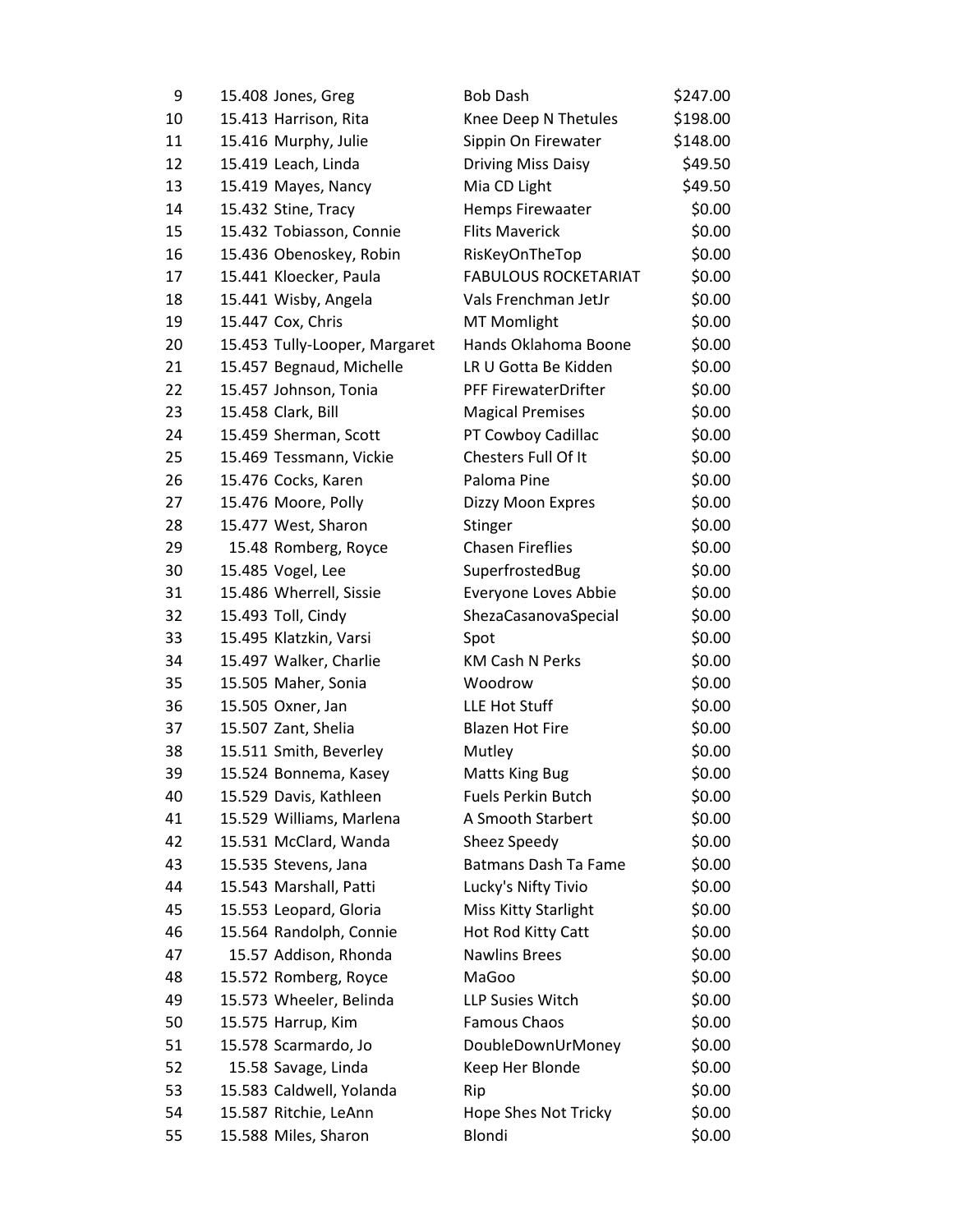| 56  | 15.595 Wilson, Susan        | WB Peppy Zan Parr           | \$0.00 |
|-----|-----------------------------|-----------------------------|--------|
| 57  | 15.596 Willis, Patsy        | Hand Me the Cash            | \$0.00 |
| 58  | 15.599 Ford, Danita         | John's Majestic             | \$0.00 |
| 59  | 15.6 Robinson, Lisa         | Yogis Double Chick          | \$0.00 |
| 60  | 15.6 Schler, Lana           | Fell Off My Wagon           | \$0.00 |
| 61  | 15.602 Mohon, Angie         | I Barely Get R Done         | \$0.00 |
| 62  | 15.619 Ramage, Jennine      | One Special Mazie           | \$0.00 |
| 63  | 15.623 Holland, Vicki L     | Stoli My Zip                | \$0.00 |
| 64  | 15.626 Blanchett, Michelle  | TY Colour Me French         | \$0.00 |
| 65  | 15.63 Taylor, Jena          | SpidersmansFuelTank         | \$0.00 |
| 66  | 15.631 Filer, Christine     | Whiz Edition                | \$0.00 |
| 67  | 15.632 Hicks, Carolyn       | <b>Colonels Par Ticket</b>  | \$0.00 |
| 68  | 15.634 Phillips, Charlotte  | Katy'sSmokeNStorm           | \$0.00 |
| 69  | 15.634 Spurgeon, Waynella   | <b>CCC Wranglers Glory</b>  | \$0.00 |
| 70  | 15.636 Ellis, Sheila        | Mr Dash Wood                | \$0.00 |
| 71  | 15.638 Spillers, Kaye       | Miss Perky Flit             | \$0.00 |
| 72  | 15.642 McDonnor, Don        | Jamie's Silver gun          | \$0.00 |
| 73  | 15.654 Robertson, Anita     | CJ Ta Fame                  | \$0.00 |
| 74  | 15.655 Stacey, Jen          | Fame And Roses              | \$0.00 |
| 75  | 15.657 Schmidt, Kim         | Penny Popper                | \$0.00 |
| 76  | 15.657 Smith, Beverly       | <b>HENRYS SWEETIE</b>       | \$0.00 |
| 77  | 15.662 Riley, Jana          | JLR Showcase Design         | \$0.00 |
| 78  | 15.667 Caskey, Cathy        | Pass on Red                 | \$0.00 |
| 79  | 15.668 Greenlees, Tonia     | Dunit Kat Cody              | \$0.00 |
| 80  | 15.671 Muse, Shelley        | <b>VF Rare Coin</b>         | \$0.00 |
| 81  | 15.677 Dees, Lori           | Rockstar                    | \$0.00 |
| 82  | 15.68 Richardson, Susan     | Docs Toy Indian             | \$0.00 |
| 83  | 15.681 Braudrick, Monique   | <b>Vibrant Peppermint</b>   | \$0.00 |
| 84  | 15.682 Hankins, Billie Ruth | Im Souped Up                | \$0.00 |
| 85  | 15.685 Zabel, Lori          | <b>VF Naturally Famous</b>  | \$0.00 |
| 86  | 15.694 Grimes, Lisa         | Jennifer                    | \$0.00 |
| 87  | 15.705 Taylor, Janey        | <b>Two Natives</b>          | \$0.00 |
| 88  | 15.708 Gallent, Phyllis     | Heza Bully Gator            | \$0.00 |
| 89  | 15.708 Jackson, Donna       | AR Nikki Star               | \$0.00 |
| 90  | 15.709 Graham, Tammy        | Dash For Fuel               | \$0.00 |
| 91  | 15.711 Riddle, Connie       | Flamin Firin Pistol         | \$0.00 |
| 92  | 15.724 Ludwig, Bruce        | Second Arrangement          | \$0.00 |
| 93  | 15.726 Shinn, Susan         | Dixie'sLittleCutter         | \$0.00 |
| 94  | 15.727 Coppinger, Belinda   | Chiselled On My Mind        | \$0.00 |
| 95  | 15.729 Knotts, Terrie       | BugsPayTheMoney             | \$0.00 |
| 96  | 15.732 Perkins, Judi        | <b>First Swat Stone</b>     | \$0.00 |
| 97  | 15.733 Scammahorn, Lana     | Bennys Bay Trix             | \$0.00 |
| 98  | 15.743 Penland, Linda       | FrenchKissTheLady           | \$0.00 |
| 99  | 15.743 Johnson, Ann         | Awesome Lover               | \$0.00 |
| 100 | 15.745 Ellis, Kay           | Bar Dee Starsndipper        | \$0.00 |
| 101 | 15.746 Courtney, Kelly      | <b>JPS PreachinForPerks</b> | \$0.00 |
| 102 | 15.754 Johnston, Jay        | Diamond Dude Dun it         | \$0.00 |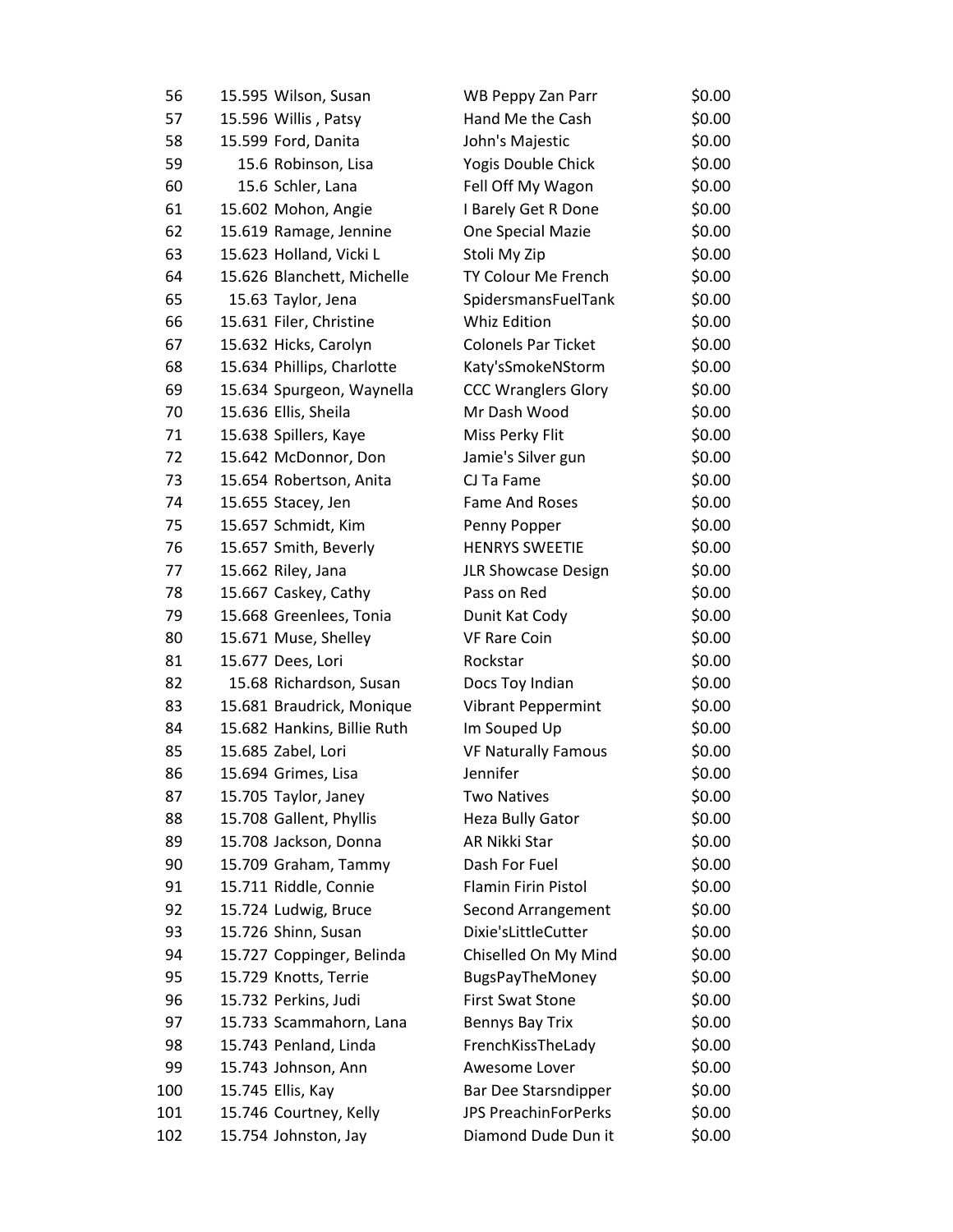| 103            | 15.755 Hiemstra, Michele        | <b>Bug The Bunny</b>        | \$0.00   |
|----------------|---------------------------------|-----------------------------|----------|
| 104            | 15.768 Kelley, Sharon           | Kings Dude Chex             | \$0.00   |
| 105            | 15.774 Smith, Beverley          | Flame N Hot                 | \$0.00   |
| 106            | 15.778 Pevey, Lisa              | YGW Genuine Gold            | \$0.00   |
| 107            | 15.788 Zabel, Lori              | <b>Unfaded Fame</b>         | \$0.00   |
| 108            | 15.79 Marshall, Beth            | Firen French Corona         | \$0.00   |
| 109            | 15.792 Spillers, Kaye           | <b>ImaSuperSweetDiva</b>    | \$0.00   |
| 110            | 15.796 Faulk, Debi              | Holland's Supergirl         | \$0.00   |
| 111            | 15.801 Melton, Karyn            | Hitten the Moonshine        | \$0.00   |
| 112            | 15.805 Baldwin, Veronica        | Sassy Black Label           | \$0.00   |
| 113            | 15.811 Smith, Teresa            | Eyed Be A Bug               | \$0.00   |
| 114            | 15.826 Lynn, Louise             | Senorita Mirada             | \$0.00   |
| 115            | 15.829 Ludwig, Bruce            | Howdy And Adios             | \$0.00   |
| 116            | 15.831 Schoenthal, Tracie       | <b>Easter Bunny Special</b> | \$0.00   |
| 117            | 15.834 Harrington, Carol        | Y I jay r kirk              | \$0.00   |
| 118            | 15.834 Johnson, Ann             | Get R Done O Toole          | \$0.00   |
| 119            | 15.838 Pee, Katharine           | EF Viva La Frenchman        | \$0.00   |
| 120            | 15.839 Black, April             | Chips Native Dunit          | \$0.00   |
| 121            | 15.842 Oswald, Shonni           | Stinson on Stiltz           | \$0.00   |
| 122            | 15.85 Ritchie, LeAnn            | Fire Wood Frost             | \$0.00   |
| 123            | 15.854 Newberry, Karen          | <b>Guys Easy Six</b>        | \$0.00   |
| 124            | 15.855 Aragon, Janice           | <b>GZ Twister</b>           | \$0.00   |
| 125            | 15.865 McCormick, James         | Sadie Geaux Seekum          | \$0.00   |
| 126            | 15.867 Jarrett, Josie (JoEllen) | Mo                          | \$0.00   |
| 127            | 15.868 Norell, Linda            | Hope For Jess               | \$0.00   |
| 128            | 15.871 Lieblong, Brad           | Miss EDY Stinson            | \$0.00   |
| 129            | 15.872 Jones, Kathy             | Shake My Lariat             | \$0.00   |
| 130            | 15.874 Koetter, Edwyna          | Ddream Colleen              | \$0.00   |
| 1              | 15.884 Matthews, Samantha       | <b>Chasin Hotpants</b>      | \$736.00 |
| $\overline{2}$ | 15.886 Harrison, Rita           | Dakotas War Dance           | \$477.66 |
| 3              | 15.886 Nibarger, Julee          | Legend N Progress           | \$477.66 |
| 4              | 15.886 Sherman, Scott           | Go Minnie Perks HSR         | \$477.66 |
| 5              | 15.887 Boe, Connie              | <b>Bellalicious</b>         | \$349.00 |
| 6              | 15.888 Draper, Kelly            | Winwithflamingclass         | \$310.00 |
| 7              | 15.897 Ziegler, Cheryl          | KN Fab's Lil Ransom         | \$271.00 |
| 8              | 15.9 Board, Jacqueline          | JenSen                      | \$232.00 |
| 9              | 15.902 Zabel, Lori              | <b>BA Daddy Wuza Rocker</b> | \$194.00 |
| 10             | 15.903 Tracy, Carol             | Cashmans Leo Beduino        | \$155.00 |
| 11             | 15.906 Eckermann, Sheri         | The Halo Effect             | \$116.00 |
| 12             | 15.908 Perry, Jenn              | Slick Bo Jangles            | \$77.00  |
| 13             | 15.911 Roberts, Richie          | Sunshine Wagon              | \$0.00   |
| 14             | 15.916 Gerwitz, Michelle        | Darlene's Trouble           | \$0.00   |
| 15             | 15.919 Ezell, Connie            | Ya Know                     | \$0.00   |
| 16             | 15.921 Dees, Lori               | Max                         | \$0.00   |
| 17             | 15.923 Branch, Gloria           | <b>VVF Plays With Guns</b>  | \$0.00   |
| 18             | 15.929 Weatherby, Pam           | Sassy Kett                  | \$0.00   |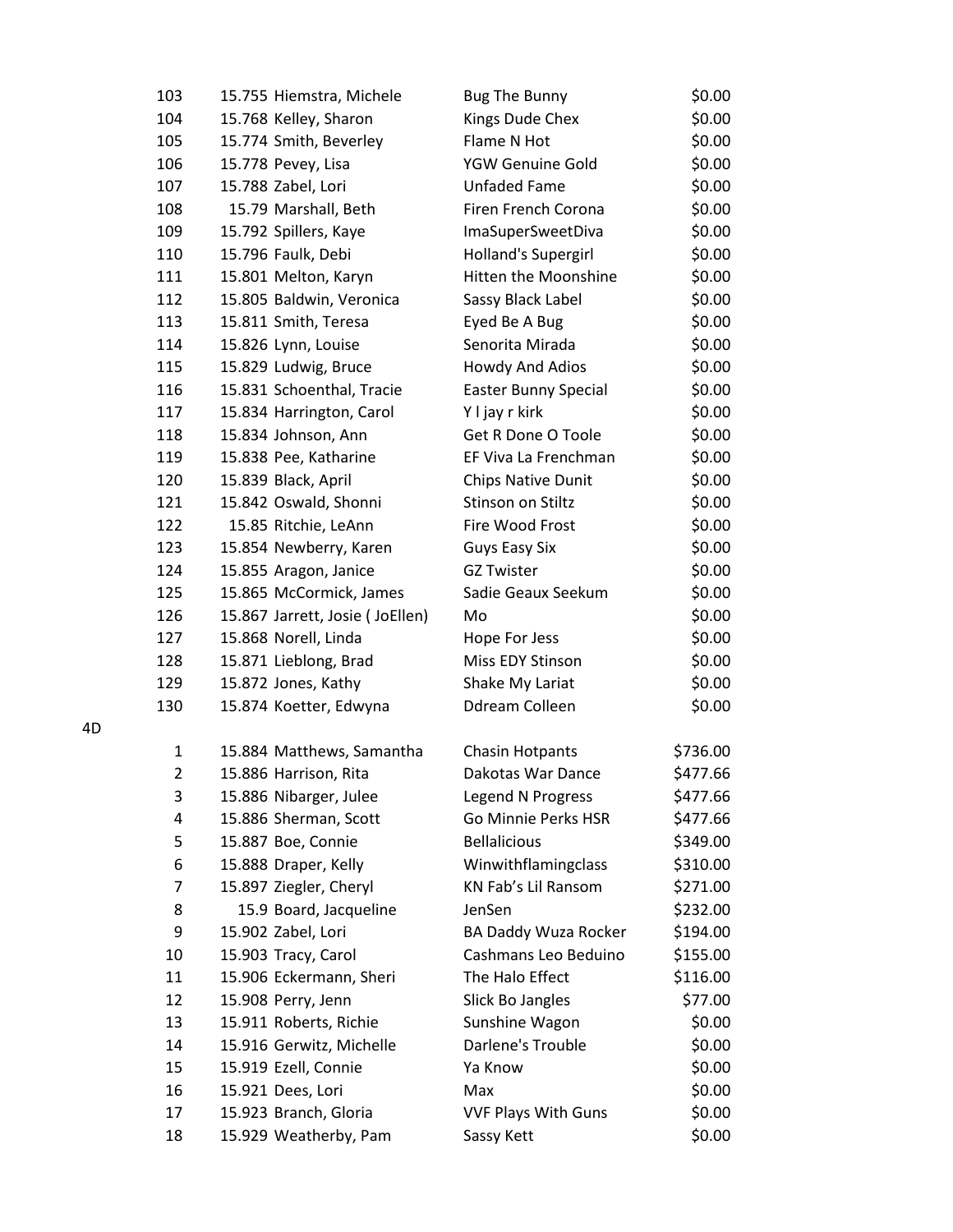| 19 | 15.935 Tipton, Kathy      | Apache Joe Brown            | \$0.00 |
|----|---------------------------|-----------------------------|--------|
| 20 | 15.947 Appleton, Barbara  | <b>Blazin N Sizzlin</b>     | \$0.00 |
| 21 | 15.953 Ross, Michelle     | Hakan Brigodier 115         | \$0.00 |
| 22 | 15.954 Sorrells, Mary     | <b>Chasin Magnolias</b>     | \$0.00 |
| 23 | 15.954 Walters, Debbie    | <b>Coats French Honor</b>   | \$0.00 |
| 24 | 15.955 Vogel, Terry       | Imablueyedblondbitz         | \$0.00 |
| 25 | 15.96 Ezell, Connie       | IZ Happy Rockin Hank        | \$0.00 |
| 26 | 15.978 Drewery, Debbie    | Nedra's Cash                | \$0.00 |
| 27 | 15.982 Graves, Lance      | <b>AEBugEmForperks</b>      | \$0.00 |
| 28 | 15.984 McKinzie, Kendra   | Mini Texas Star             | \$0.00 |
| 29 | 15.989 Buckmeyer, Becky   | A Jacked Up Perk            | \$0.00 |
| 30 | 15.992 Guinn, Diane       | Iris Rum On Fire            | \$0.00 |
| 31 | 15.994 Campbell, Rita     | <b>Siemons Prissey Perk</b> | \$0.00 |
| 32 | 16.001 ODELL, JAMEY       | thc super bully             | \$0.00 |
| 33 | 16.008 Waggoner, Annette  | <b>Blazin Rocker</b>        | \$0.00 |
| 34 | 16.009 Cole, Linda        | RR Yawanna Peasa Dis        | \$0.00 |
| 35 | 16.01 Leopard, Gloria     | Docs Cocoa Revenge          | \$0.00 |
| 36 | 16.013 Lake, Carrie       | <b>Colonel Senbar Rose</b>  | \$0.00 |
| 37 | 16.017 Bailey, Shawna     | <b>Wild Cartel</b>          | \$0.00 |
| 38 | 16.029 McCleary, Bonnie   | ChargeItToTheMay            | \$0.00 |
| 39 | 16.031 Faulk, Debi        | Chonas Val                  | \$0.00 |
| 40 | 16.04 Gates, Barbara      | Four Alarm Tootie           | \$0.00 |
| 41 | 16.042 Bishop, Dawn       | Red Peppy Anna              | \$0.00 |
| 42 | 16.052 Pepper, Pam        | <b>Spirits Cookie</b>       | \$0.00 |
| 43 | 16.055 Graves, Lance      | Likafirewater               | \$0.00 |
| 44 | 16.06 Pulling, Stanley    | <b>MS Bucks Blondre</b>     | \$0.00 |
| 45 | 16.065 Krabbenhoft, Bruce | PR Scootin Bullfrog         | \$0.00 |
| 46 | 16.067 Schutte, Wendy     | <b>Red Bucks Jackie</b>     | \$0.00 |
| 47 | 16.072 Martin, Denise     | Lana Smokes Oh Cay          | \$0.00 |
| 48 | 16.078 Taulman, Cissy     | Neat As A Cat               | \$0.00 |
| 49 | 16.086 Sharp, Gwen        | Champagne                   | \$0.00 |
| 50 | 16.097 Gordon, Debbie     | Perks Ninnekah Bug          | \$0.00 |
| 51 | 16.1 Bruscato, Lee Ann    | Doc Lean On                 | \$0.00 |
| 52 | 16.102 Toll, Mike         | JesseLightningKwik          | \$0.00 |
| 53 | 16.112 Vogel, Terry       | Zoomin Francesca            | \$0.00 |
| 54 | 16.114 Ward, Bobbi        | ΚJ                          | \$0.00 |
| 55 | 16.116 Nida, Patricia     | SF Pats 404                 | \$0.00 |
| 56 | 16.119 Tuinei, Kristi     | Seeing Double Dees          | \$0.00 |
| 57 | 16.126 Ruffin, Sandra     | Real Easy Drift             | \$0.00 |
| 58 | 16.132 Ahlgren, Sue       | <b>Fleetest Guy</b>         | \$0.00 |
| 59 | 16.136 Cribbs, Kathy      | Playboys Arrow              | \$0.00 |
| 60 | 16.139 Wade, Lisa         | Santex Sparkywood           | \$0.00 |
| 61 | 16.143 Baird, Renee       | Drift Of Stardust           | \$0.00 |
| 62 | 16.146 Ware, Donna        | <b>Cottons Gold</b>         | \$0.00 |
| 63 | 16.15 Winkle, Jo Van      | Perks Wild Hayday           | \$0.00 |
| 64 | 16.16 Fowler, Rhonda      | <b>Sailors Gunner Doc</b>   | \$0.00 |
| 65 | 16.162 Walker, Leslie     | Rose                        | \$0.00 |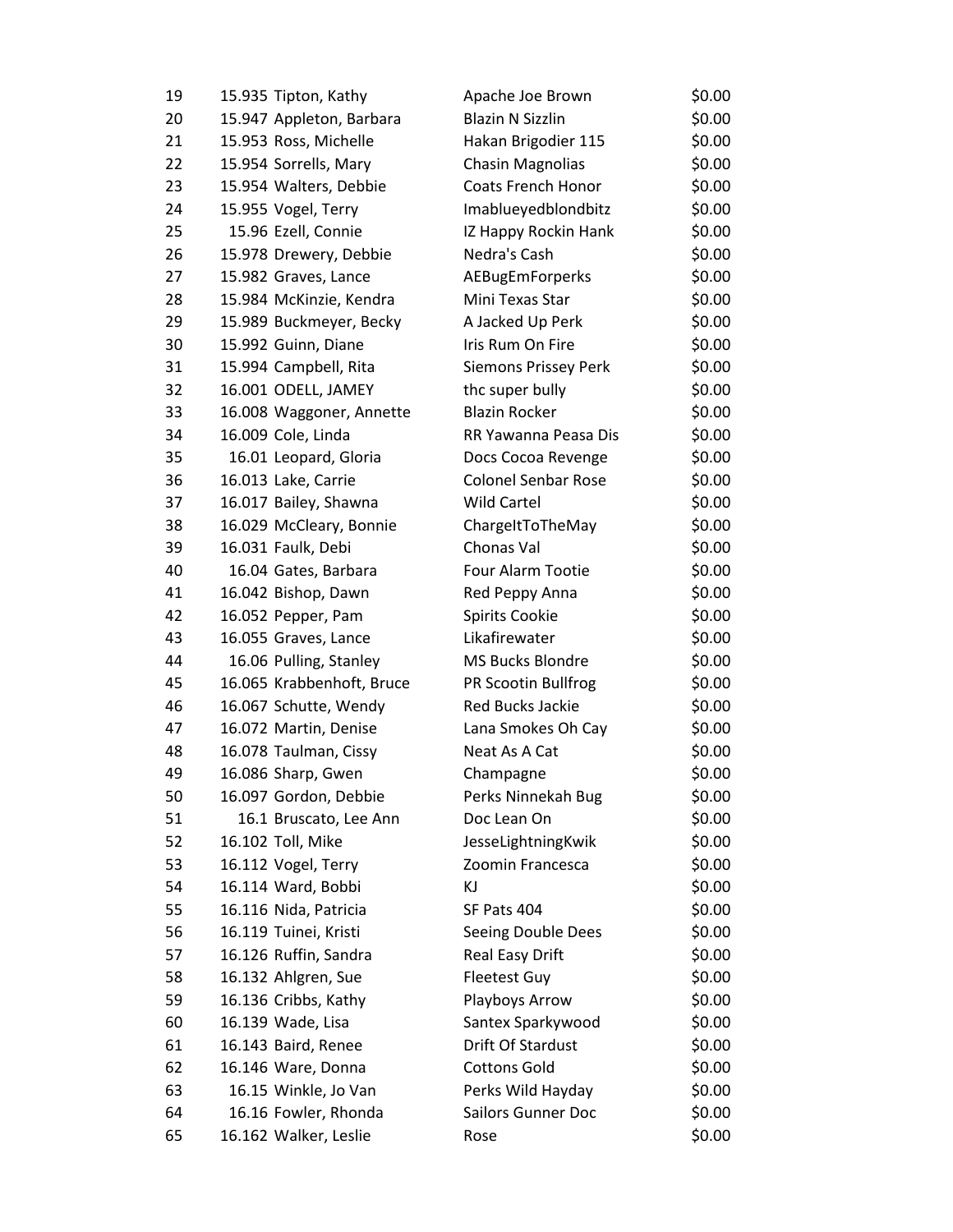| 66             | 16.179 Talley, Beth       | Jag                        | \$0.00   |
|----------------|---------------------------|----------------------------|----------|
| 67             | 16.187 Wilkins, Tammie    | <b>American Flag</b>       | \$0.00   |
| 68             | 16.191 Adams, Angela      | Snookys Bootlegger         | \$0.00   |
| 69             | 16.197 Turner, Julia      | <b>Bunnys Last Babe</b>    | \$0.00   |
| 70             | 16.197 Wright, Cindy      | Dialin For 10              | \$0.00   |
| 71             | 16.2 Ludwig, Bruce        | <b>Streak N Stoli</b>      | \$0.00   |
| 72             | 16.216 Turner, Kimber     | <b>Stewie Dis Mofo</b>     | \$0.00   |
| 73             | 16.223 Porter, Terrie     | Domino Boogie              | \$0.00   |
| 74             | 16.224 Sharp, Gwen        | <b>B2</b>                  | \$0.00   |
| 75             | 16.225 Seffens, Larry     | Streakin Jule Bug          | \$0.00   |
| 76             | 16.243 Powell, Nadine     | Dashing Docs Prize         | \$0.00   |
| 77             | 16.255 Hammett, Amy       | Thomas                     | \$0.00   |
| 78             | 16.259 Thompson, Kirk     | Cap Snatcher               | \$0.00   |
| 79             | 16.266 Williams, Michelle | JL Reckless Rainbow        | \$0.00   |
| 80             | 16.269 Jones, Kelly       | <b>HH Rocker Ta Fame</b>   | \$0.00   |
| 81             | 16.277 Jones, Kelly       | FrecklesfamousFrench       | \$0.00   |
| 82             | 16.286 Dennard, Donna     | SMLuckyDrawinVegas         | \$0.00   |
| 83             | 16.294 Ahlgren, Sue       | Streakinturnem             | \$0.00   |
| 84             | 16.3 Bouldin, Jackie      | GagesIndian                | \$0.00   |
| 85             | 16.3 Konklin, Debbie      | <b>Extreme Cat</b>         | \$0.00   |
| 86             | 16.307 Jones, Kelly       | Docs Rocket Dog            | \$0.00   |
| 87             | 16.308 Crosby, Marky      | WH LoweryBoyBlue           | \$0.00   |
| 88             | 16.316 Haynes, Paul       | She's So Good              | \$0.00   |
| 89             | 16.318 Carver, Kim        | <b>CC Humbug</b>           | \$0.00   |
| 90             | 16.343 Sharp, Gwen        | Merlot                     | \$0.00   |
| 91             | 16.356 Ahrens, Bonnie     | Smokys Lucky Seven         | \$0.00   |
| 92             | 16.363 Whiteley, Brenda   | Jes Slinky                 | \$0.00   |
| 93             | 16.365 Graham, Tammy      | My Cashing Gal             | \$0.00   |
| 1              | 16.382 Winkle, Jo Van     | OhWindyThreeBoots          | \$532.00 |
| $\overline{2}$ | 16.416 Whiteside, Andrea  | Separate Jetta             | \$420.00 |
| 3              | 16.421 Varnado, Pam       | JJ Playin A CD             | \$336.00 |
| 4              | 16.428 Nale, Pamela       | Miss Poco Luna             | \$280.00 |
| 5              | 16.436 Ruffin, Sandra     | Jazzy Roan Boy             | \$252.00 |
| 6              | 16.453 Arceneaux, Sara    | I Prefer You               | \$210.00 |
| 7              | 16.453 Howard, Donna      | Foxy                       | \$210.00 |
| 8              | 16.456 Osborn, Billie     | Dexter                     | \$168.00 |
| 9              | 16.474 Durbin, Tam        | Zans Little Nurse          | \$140.00 |
| 10             | 16.481 Paul, Melody       | SpongeBob                  | \$112.00 |
| 11             | 16.482 Hubler, Sandy      | Sunny C Lil Hickory        | \$84.00  |
| 12             | 16.485 Crockett, Peg      | Spot                       | \$56.00  |
| 13             | 16.492 Cannon, Beth       | Jess A Ladys Man           | \$0.00   |
| 14             | 16.505 Lloyd, Tracy       | Seia Blondie               | \$0.00   |
| 15             | 16.508 Turner, Julia      | <b>Sunfling Special</b>    | \$0.00   |
| 16             | 16.517 Cummings, Cindy    | <b>BB Frenchmans Magic</b> | \$0.00   |
| 17             | 16.521 Varnado, Louis     | <b>Assured Cause</b>       | \$0.00   |
| 18             | 16.524 Payne, Julie       | Sacred Indians Chanc       | \$0.00   |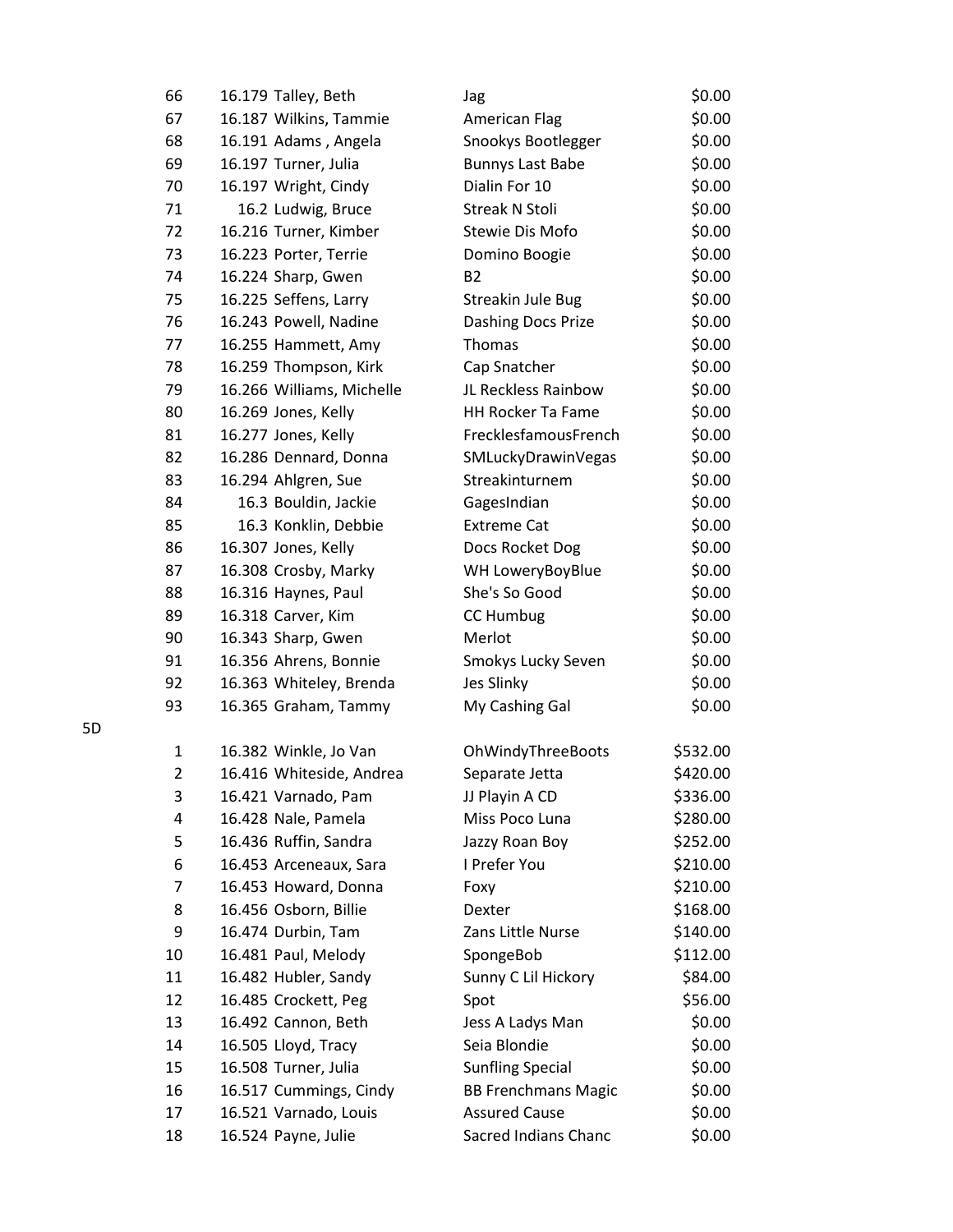| 19 | 16.53 Graves, Lance        | Indygo                      | \$0.00 |
|----|----------------------------|-----------------------------|--------|
| 20 | 16.534 Park, Teri          | Plum Fast                   | \$0.00 |
| 21 | 16.544 Peacock, Steve      | Lakota Lena Gold            | \$0.00 |
| 22 | 16.557 Ballard, Suzanne    | Hondo Jet                   | \$0.00 |
| 23 | 16.568 Newman, Lisa        | <b>KS Honor N Firewater</b> | \$0.00 |
| 24 | 16.573 Tucker, Dee         | Pure Royal Corkscrew        | \$0.00 |
| 25 | 16.58 Whatley, Kim         | Cowboygetthemoney           | \$0.00 |
| 26 | 16.593 West, Loretta       | Badgers Moon Zar            | \$0.00 |
| 27 | 16.594 Reid, Pam           | Ike's Lady Flit             | \$0.00 |
| 28 | 16.631 Bussey, Lisa        | JustPullTheTrigger          | \$0.00 |
| 29 | 16.633 Talley, Beth        | Carhartt                    | \$0.00 |
| 30 | 16.66 Brown, Karen         | <b>ImTooHotNFabulous</b>    | \$0.00 |
| 31 | 16.673 Staggs, Michelle    | Doc Dustys Honor            | \$0.00 |
| 32 | 16.684 Powders, Debbie     | <b>KS Brown Ambrose</b>     | \$0.00 |
| 33 | 16.691 Mann, Tammy         | Has Justa Kid               | \$0.00 |
| 34 | 16.692 Jones, Marilyn      | Shortcake                   | \$0.00 |
| 35 | 16.712 Schmidt, Cheryl     | CF Freckles N Fame          | \$0.00 |
| 36 | 16.734 Mayo, Penny         | Really Jess Stones          | \$0.00 |
| 37 | 16.738 Thompson, Teresa    | <b>TFStarbuck</b>           | \$0.00 |
| 38 | 16.741 Lumley, Jody        | <b>Royal Colours</b>        | \$0.00 |
| 39 | 16.78 Messer, Joni         | <b>Blizzard Betty 75</b>    | \$0.00 |
| 40 | 16.802 Headrick, David     | <b>Running Ivory</b>        | \$0.00 |
| 41 | 16.806 Pittman, Andy       | Lads Little Anchor          | \$0.00 |
| 42 | 16.808 Dumbaugh, Elizabeth | Indian Spring Hustler       | \$0.00 |
| 43 | 16.809 Pritchett, Tiffany  | Gunner Lil                  | \$0.00 |
| 44 | 16.815 Griswold, Beverly   | You Count The Cash          | \$0.00 |
| 45 | 16.833 Bailey, Thresa      | Honorable Firewater         | \$0.00 |
| 46 | 16.842 Geraldon, Kathy     | <b>Blondie</b>              | \$0.00 |
| 47 | 16.859 Lundy, Becky        | Casino Blue Jet             | \$0.00 |
| 48 | 16.86 Greenlees, Tonia     | Pepto Target                | \$0.00 |
| 49 | 16.949 Cole, Linda         | <b>Bugs In My Meter</b>     | \$0.00 |
| 50 | 16.951 Miller, Charmaine   | Stride                      | \$0.00 |
| 51 | 16.975 Bolin, Dona         | Ima Fritzy Blonde           | \$0.00 |
| 52 | 16.978 West, Loretta       | She's A Tough Nut           | \$0.00 |
| 53 | 16.993 Oglesby, Carolyn    | Dash N Shine                | \$0.00 |
| 54 | 16.998 Fulks, Melinda      | Badger Hickory 101          | \$0.00 |
| 55 | 17.016 Martin, Pam         | Despirite Angel             | \$0.00 |
| 56 | 17.02 Poole, Sarah         | Scar                        | \$0.00 |
| 57 | 17.028 Blanchett, Michelle | Rydinthatfancyreba          | \$0.00 |
| 58 | 17.031 Foster, LeAnna      | <b>GGG Dodgethisplayboy</b> | \$0.00 |
| 59 | 17.042 Scoggins, Carole    | Mr Sun Sugar                | \$0.00 |
| 60 | 17.056 Williams, Charlene  | Brandy-N-Flit               | \$0.00 |
| 61 | 17.058 Williams, Charlene  | Smart little Lena           | \$0.00 |
| 62 | 17.074 Dunfield, Jo        | <b>LNR Kats star</b>        | \$0.00 |
| 63 | 17.142 Robinson, Lisa      | Keno                        | \$0.00 |
| 64 | 17.146 Moore, Valinda      | JHAgonnamakeitjack          | \$0.00 |
| 65 | 17.158 Winkle, Jo Van      | Lotta Rich Rock             | \$0.00 |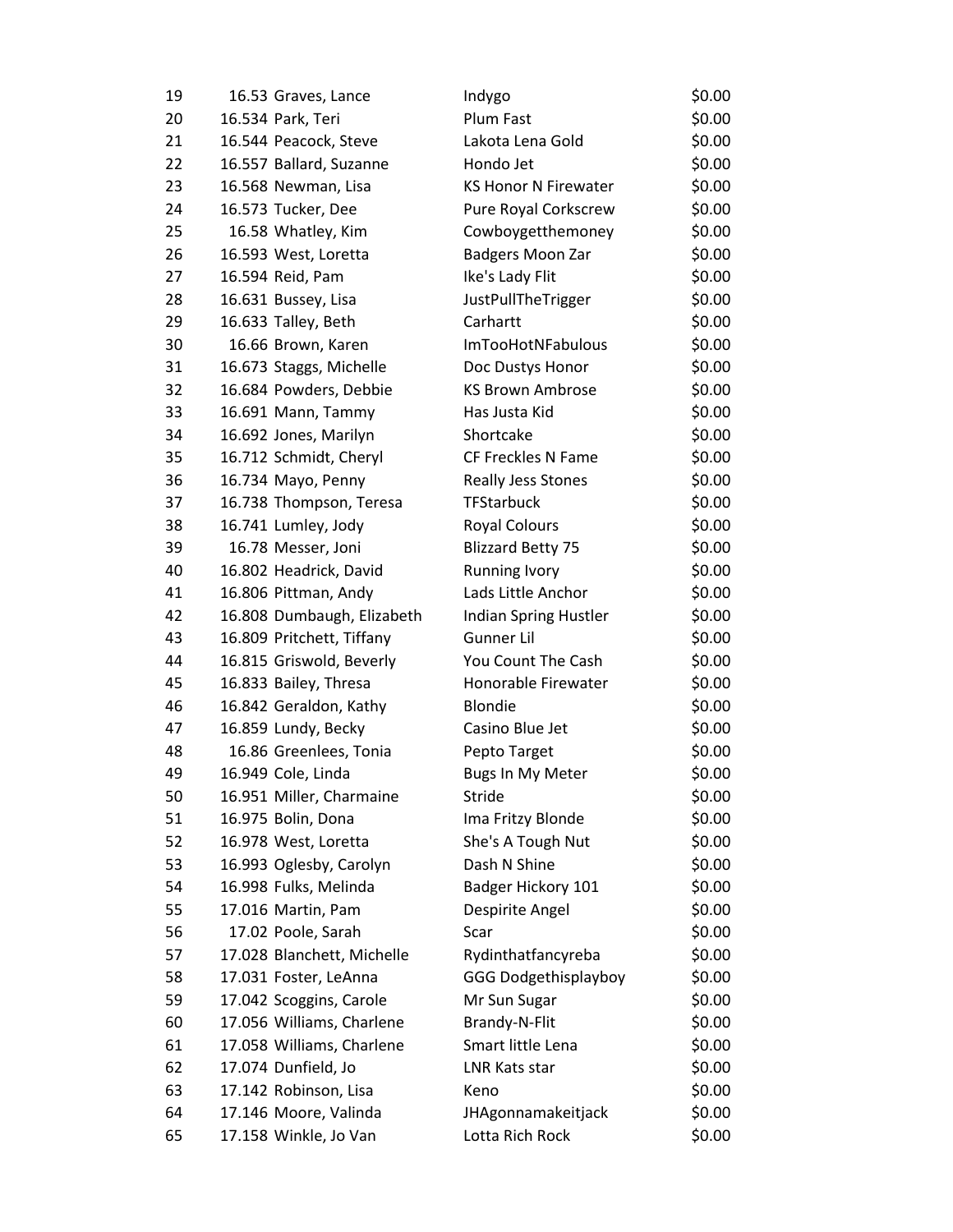| 66               | 17.161 Hall, Cynthia     | Richie                      | \$0.00 |
|------------------|--------------------------|-----------------------------|--------|
| 67               | 17.18 Knotts, Terrie     | Chasin Rubys Honor          | \$0.00 |
| 68               | 17.209 Vanderford, Paula | Three Cash Advance          | \$0.00 |
| 69               | 17.246 McLeroy, Lisa     | Smokin Bargain              | \$0.00 |
| 70               | 17.251 Caskey, Cathy     | Shinee Episode              | \$0.00 |
| 71               | 17.323 White, Ann        | Hank                        | \$0.00 |
| 72               | 17.324 Poole, Sarah      | <b>Hearts Content</b>       | \$0.00 |
| 73               | 17.335 Mohon, Angie      | Sunny Cs Rockstar           | \$0.00 |
| 74               | 17.341 Koontz, Cindy     | Scout                       | \$0.00 |
| 75               | 17.37 Slater, Valorie    | FionaGotABurnNotice         | \$0.00 |
| 76               | 17.447 Baker, Tammie     | <b>Buenos Streakin Cash</b> | \$0.00 |
| 77               | 17.563 Appleton, Barbara | <b>Sweet Bonita Rose</b>    | \$0.00 |
| 78               | 17.584 Hunt, Jill        | Smokin Little Linx          | \$0.00 |
| 79               | 17.61 Lewis, Heather     | ShezaGrayDeeDash            | \$0.00 |
| 80               | 18.053 Markus, Sissy     | <b>Eldon Bearly Dunit</b>   | \$0.00 |
| 81               | 18.083 Herring, Patty    | McDreamie Jet               | \$0.00 |
| 82               | 18.087 Smith, Karen      | <b>Bucks Pep</b>            | \$0.00 |
| 83               | 18.105 Wright, Julie     | Neola Ned                   | \$0.00 |
| 84               | 18.155 Nemeth, Linda     | Colonel Jr Lena             | \$0.00 |
| 85               | 18.202 Whiteside, Andrea | Ima Siouxper Star           | \$0.00 |
| 86               | 18.235 Worley, Janice    | Anna's Silver Sage          | \$0.00 |
| 87               | 18.236 Cross, John       | Wanna BA Rebel              | \$0.00 |
| 88               | 18.354 Tucker, Dee       | Corys Cartel                | \$0.00 |
| 89               | 18.388 Peacock, Steve    | Snoopy Two Eyed             | \$0.00 |
| 90               | 18.501 Dutton, Amber     | <b>Streakin Peppys Cash</b> | \$0.00 |
| 91               | 18.87 Sanders, Sharnell  | Heza Hollywood Olena        | \$0.00 |
| 92               | 18.911 Haynes, Matonna   | Suni                        | \$0.00 |
| 93               | 19.498 Bowman, Candace   | Popularwood                 | \$0.00 |
| 94               | 19.549 Nale, Pamela      | Rafter Two Baby             | \$0.00 |
| 95               | 20.658 Johnson, Tammy    | Frenchys Hot Pursute        | \$0.00 |
| 96               | 20.854 Bryant, Carol     | Dolly                       | \$0.00 |
| 97               | 22.592 Jones, Marilyn    | Dani                        | \$0.00 |
| 98               | 22.669 Murphy, Julie     | RedsClaimingFame            | \$0.00 |
| 99               | 29.765 Heward, Karen     | Payasos Lil Sue             | \$0.00 |
| 100              | 37.164 Brooks, Lee Ann   | <b>Fulo Fire</b>            | \$0.00 |
| Final Time = $0$ |                          |                             |        |
| Disqualified     |                          |                             |        |
| 0                | 0 Ahlgren, Sue           | <b>Tres My Trucks</b>       | \$0.00 |
| 0                | 0 Appleton, Barbara      | She's Jazzed                | \$0.00 |
| 0                | 0 Armstrong, Kay         | <b>Bold Commitment</b>      | \$0.00 |
| 0                | 0 Arnold, Betsy          | Top Flamon Firewater        | \$0.00 |
| 0                | 0 Ash, Anessa            | <b>Flittin The Bill</b>     | \$0.00 |
| 0                | 0 Ash, Anessa            | <b>Starbert Got Swagg</b>   | \$0.00 |
| 0                | 0 Bagwell, Connie        | <b>JWT Haulin Cash</b>      | \$0.00 |
| 0                | 0 Batcheler, Patty       | Dashing to Vegas            | \$0.00 |
| 0                | 0 Bailey, Sue            | PLAYN TWISTED SISTER        | \$0.00 |
| 0                | 0 Barley, Wanda          | Bob                         | \$0.00 |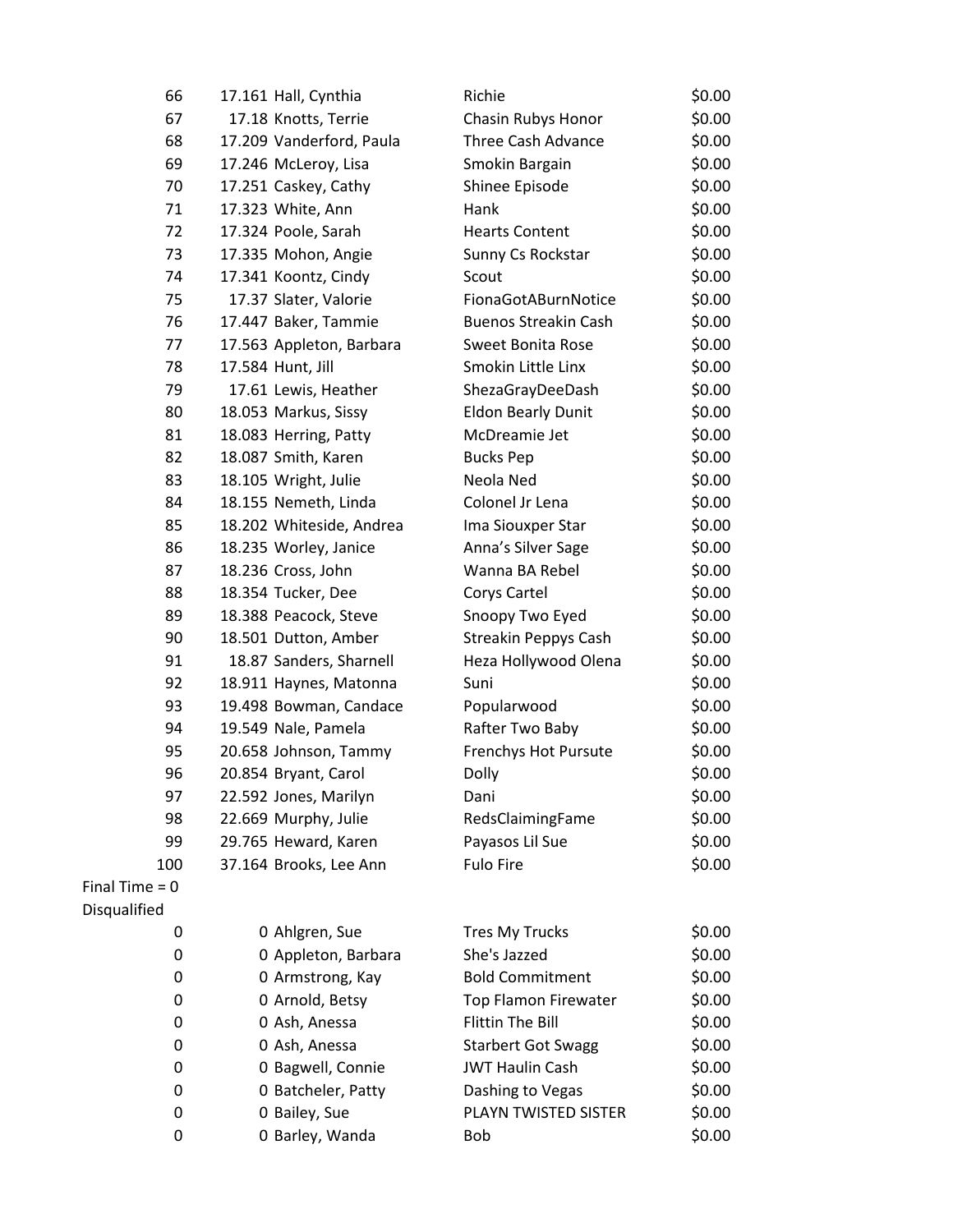| 0 | 0 Begnaud, Michelle  | Miss Silver Georgia         | \$0.00 |
|---|----------------------|-----------------------------|--------|
| 0 | 0 Bennett, Lana      | <b>Gold Creek Fly</b>       | \$0.00 |
| 0 | 0 Bird, Linda        | DestaLenas Starlite         | \$0.00 |
| 0 | 0 Meyers, Tandy      | Dont Bug Me On Mundi        | \$0.00 |
| 0 | 0 Bowman, Candace    | Docs Silver Bar             | \$0.00 |
| 0 | 0 Brown, Misty       | Barc D Little Pepper        | \$0.00 |
| 0 | 0 Bruscato, Mike     | <b>SS Tiger Willow</b>      | \$0.00 |
| 0 | 0 Brandon, Annette   | Royal DashForCash           | \$0.00 |
| 0 | 0 Britt, Karen       | F Five Vilonia Girl         | \$0.00 |
| 0 | 0 Burke, Leah        | <b>Gunmetal Star</b>        | \$0.00 |
| 0 | 0 Campbell, Marilyn  | <b>GL Double Perks</b>      | \$0.00 |
| 0 | 0 Calley, Dawn       | Joeli B Cool                | \$0.00 |
| 0 | 0 Chaddick, Dana     | Roses N Cash                | \$0.00 |
| 0 | 0 Chaddick, Dana     | Dr Taylor                   | \$0.00 |
| 0 | 0 Cook, Lisa Jo      | <b>RR Tari James</b>        | \$0.00 |
| 0 | 0 Cross, Valerie     | <b>Shadows Tiny Guy</b>     | \$0.00 |
| 0 | 0 Crowhurst, Frances | Late Night Nuz              | \$0.00 |
| 0 | 0 Davenport, Darla   | Doc Bar Brees               | \$0.00 |
| 0 | 0 Davis, Janette     | <b>Madam Money Perry</b>    | \$0.00 |
| 0 | 0 Dike, Monica       | TR Dollys FamousDash        | \$0.00 |
| 0 | 0 Flautt, Deedee     | <b>Watch Taters Gal</b>     | \$0.00 |
| 0 | 0 Ford, Danita       | <b>TWP Sundance</b>         | \$0.00 |
| 0 | 0 Gordon, Debbie     | <b>Barreras Eastwood</b>    | \$0.00 |
| 0 | 0 Graham, Tami       | <b>Bullion with Honor</b>   | \$0.00 |
| 0 | 0 Griswold, Beverly  | Jackson Sparks              | \$0.00 |
| 0 | 0 Hamilton, Robin    | Dashing Jayde               | \$0.00 |
| 0 | 0 Haynes, Matonna    | Ima Doc Skip                | \$0.00 |
| 0 | 0 Hassell, Sandi     | jess Dare To Dream          | \$0.00 |
| 0 | 0 Headrick, Melba    | Lacys Easy Moon             | \$0.00 |
| 0 | 0 Howell, Mary       | <b>Bounding For Trouble</b> | \$0.00 |
| 0 | 0 Holloway, Leslie   | Indy                        | \$0.00 |
| 0 | 0 Holland, Kaylynn   | <b>Famous Cruel Girls</b>   | \$0.00 |
| 0 | 0 Jenks, Bill        | <b>Austins Easy Doc</b>     | \$0.00 |
| 0 | 0 Jenks, Bill        | <b>Sadie Frosted Austin</b> | \$0.00 |
| 0 | 0 Jones, Suzanne     | Sunday Fuday                | \$0.00 |
| 0 | 0 Jones, Marilyn     | Streakin Whirlaway          | \$0.00 |
| 0 | 0 Rowland, Kathy     | Miss Easy Te Maiden         | \$0.00 |
| 0 | 0 Kern, Micki        | Runaway Chic                | \$0.00 |
| 0 | 0 Kile, Donna        | <b>Record On The Rocks</b>  | \$0.00 |
| 0 | 0 Kinder, Carol      | Hustlers Cherokee Je        | \$0.00 |
| 0 | 0 Kloecker, Tracy    | Six                         | \$0.00 |
| 0 | 0 Knotts, Terrie     | <b>BV Lifes A Dance</b>     | \$0.00 |
| 0 | 0 Kobza, Vernetta    | Tangonrightpastya           | \$0.00 |
| 0 | 0 Koetter, Edwyna    | Shiner                      | \$0.00 |
| 0 | 0 Kurosky, Jana      | Winnie Red's Kai            | \$0.00 |
| 0 | 0 LeBarron, Naoma    | Amp It Up                   | \$0.00 |
| 0 | 0 Little, Willie     | BF LIL RED CHIGGER          | \$0.00 |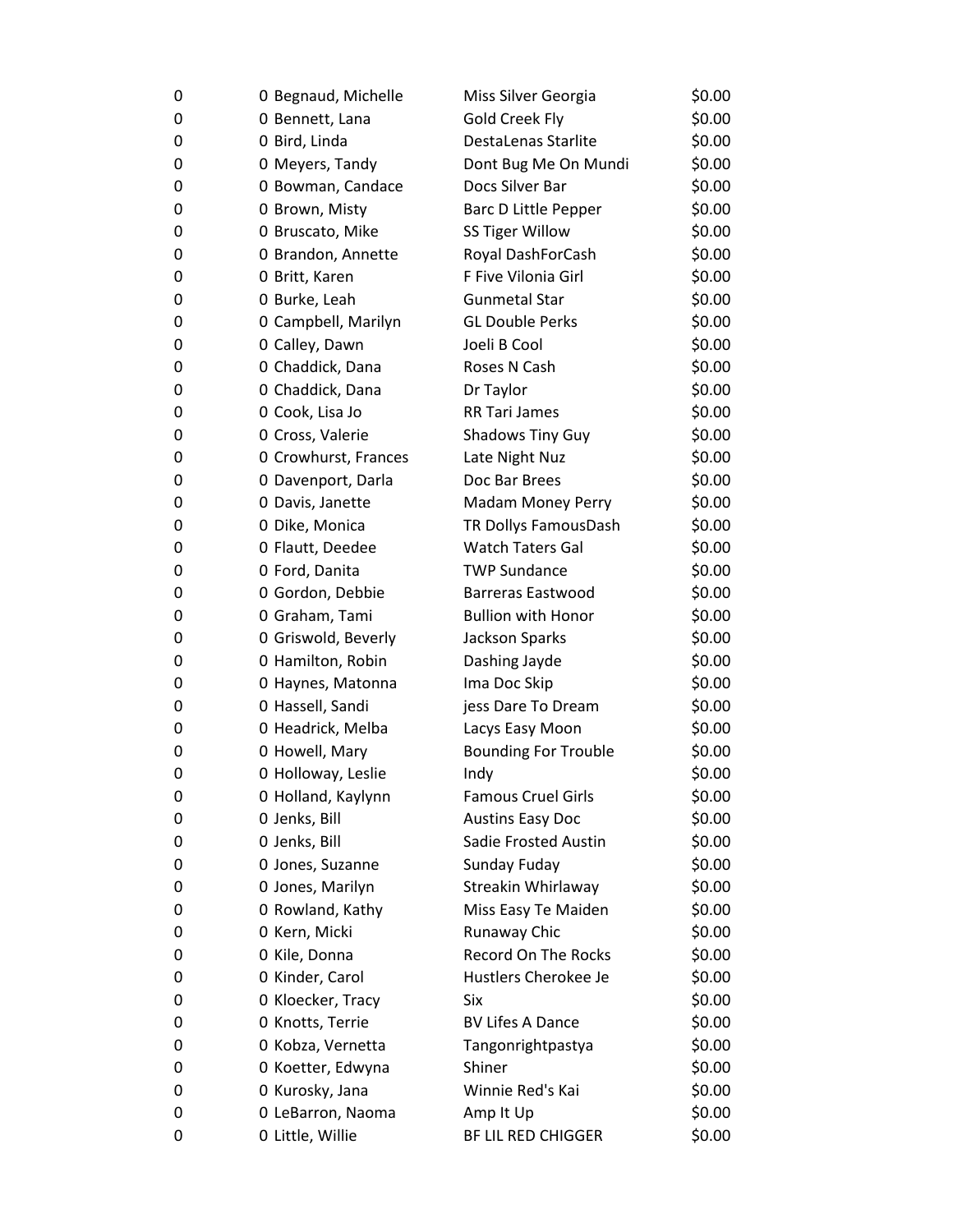| 0 | 0 Lieblong, Brad       | <b>Shakems French Queen</b> | \$0.00 |
|---|------------------------|-----------------------------|--------|
| 0 | 0 Lieblong, Brad       | <b>CARRIE ME TA HEAVEN</b>  | \$0.00 |
| 0 | 0 Lunsford, Ronda      | <b>General Blazes Star</b>  | \$0.00 |
| 0 | 0 Lybbert, Jami        | Confederate Royalty         | \$0.00 |
| 0 | 0 Matthews, Samantha   | Runaway PlayGun             | \$0.00 |
| 0 | 0 Mason, Sherri        | <b>KT Monte Walsh</b>       | \$0.00 |
| 0 | 0 McDonnor, Don        | DBW Peggy Sue               | \$0.00 |
| 0 | 0 McLeroy, Lisa        | Wind Fury                   | \$0.00 |
| 0 | 0 Meyers, Tandy        | TCross pacific guy          | \$0.00 |
| 0 | 0 Middleton, Christine | Cee Mr Hollywood            | \$0.00 |
| 0 | 0 Miller, Tammie       | Chewee                      | \$0.00 |
| 0 | 0 Moseley, Terry       | Reign Of Greatness          | \$0.00 |
| 0 | 0 Mouton, Melissa      | PH TwoTiminStreaker         | \$0.00 |
| 0 | 0 Muehlen, Kathy       | Fly Away Gal                | \$0.00 |
| 0 | 0 Nerwich, Kay         | Perks So Easy               | \$0.00 |
| 0 | 0 Neumeier, Kathy      | Hanna Nanna                 | \$0.00 |
| 0 | 0 ODELL, JAMEY         | THC DAT FRENCHMAN           | \$0.00 |
| 0 | 0 Orlando, Marti       | IT'S FROSTY OUSTIDE         | \$0.00 |
| 0 | 0 Penuell, Carla       | Native Blackberry           | \$0.00 |
| 0 | 0 Perry, Jenn          | Dashing Ta Fortune          | \$0.00 |
| 0 | 0 Penland, Linda       | ShezaSunnyFirewater         | \$0.00 |
| 0 | 0 Pool, Nita           | Takin On The Kings          | \$0.00 |
| 0 | 0 Powers, Bonnie       | <b>Bob</b>                  | \$0.00 |
| 0 | 0 Pritchard, Holly     | <b>Bogies French Moon</b>   | \$0.00 |
| 0 | 0 Pratt, Candace       | White Lick Willy            | \$0.00 |
| 0 | 0 Ratterree, Rhonda    | RT Last Miracle             | \$0.00 |
| 0 | 0 Ratterree, Rhonda    | Sassy Jo Chex               | \$0.00 |
| 0 | 0 Raggio, Paulette     | <b>Bugsy</b>                | \$0.00 |
| 0 | 0 Reed, Karen          | <b>Wrangling Mojo</b>       | \$0.00 |
| 0 | 0 Scott, Jeanette      | Mighty Chino                | \$0.00 |
| 0 | 0 Schutte, Wendy       | Two Eyed Red Stormy         | \$0.00 |
| 0 | 0 Smith, Robin         | Chaps Gold Fuel             | \$0.00 |
| 0 | 0 Stovall, Jodi        | <b>Miss French Drifter</b>  | \$0.00 |
| 0 | 0 Steinberg, Gina      | Lizzys Loup                 | \$0.00 |
| 0 | 0 Stuckey, Kellie      | GirlFling                   | \$0.00 |
| 0 | 0 Tait, Lesa           | Golly                       | \$0.00 |
| 0 | 0 Thompson, Liz        | Romeo                       | \$0.00 |
| 0 | 0 Thompson, Teresa     | <b>Bigtime Dashin</b>       | \$0.00 |
| 0 | 0 Toll, Cindy          | Goodnessake                 | \$0.00 |
| 0 | 0 Tuinei, Kristi       | Zippys Cash ta Fame         | \$0.00 |
| 0 | 0 Turner, Kimber       | Firen Flits Honor           | \$0.00 |
| 0 | 0 Unterseher, Karen    | <b>Frenchys Six Pack</b>    | \$0.00 |
| 0 | 0 Vargas, Penny        | Crush On Gold Seeker        | \$0.00 |
| 0 | 0 Vaughn, Sharon       | JettaDialedFrenchman        | \$0.00 |
| 0 | 0 Wall, Mike           | CF Shockingly French        | \$0.00 |
| 0 | 0 Wall, Cindy          | CF Sassyfrenchcruzer        | \$0.00 |
| 0 | 0 West, Sharon         | FrenchmensGloNGhost         | \$0.00 |